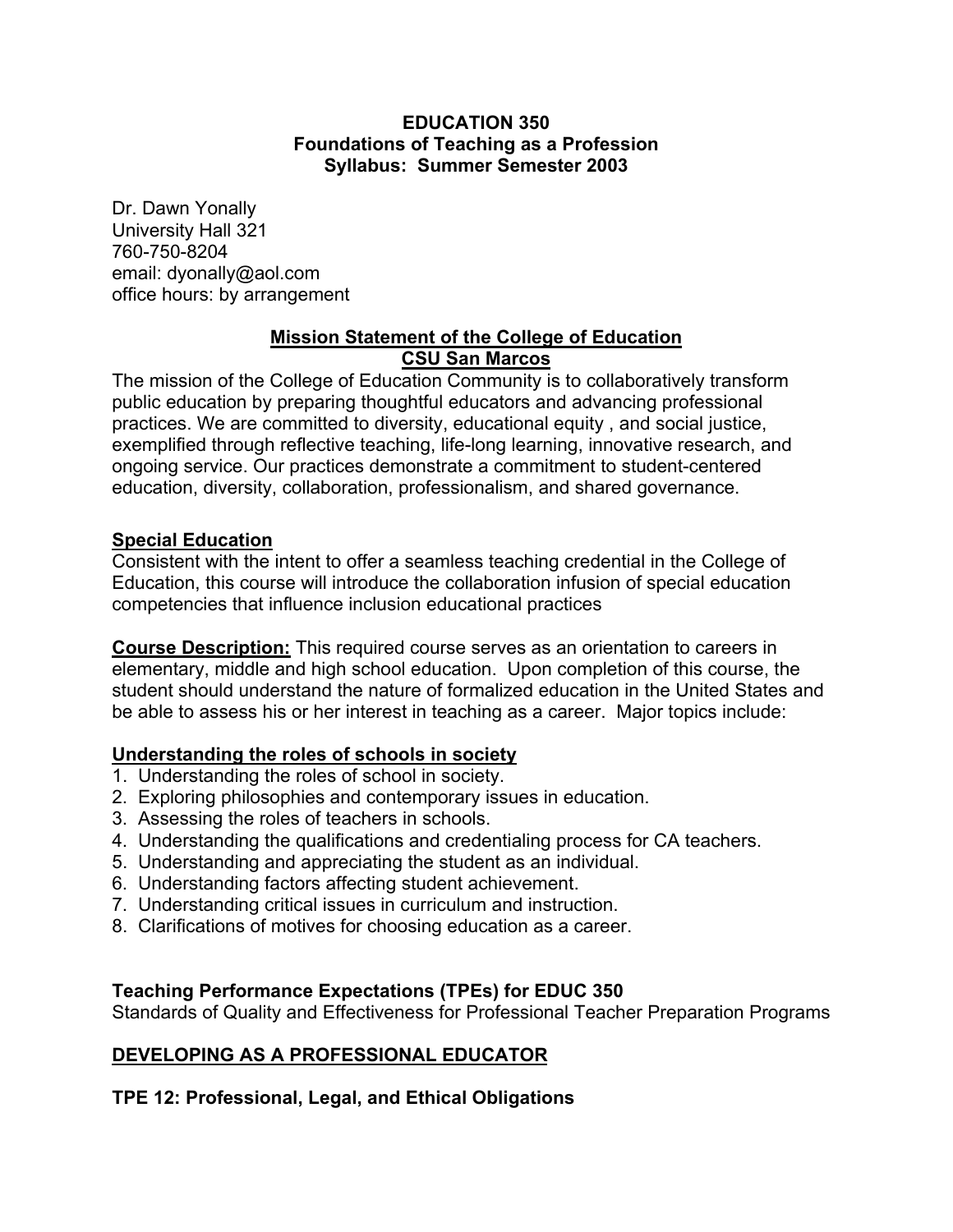Candidates are aware of their own personal values and biases and recognize ways in which these values and biases affect the teaching and learning of students. They resist racism and acts of intolerance. Candidates appropriately manage their professional time spent in teaching responsibilities to ensure that academic goals are met. Candidates for a Teaching Credential understand and honor legal and professional obligations to protect the privacy, health, and safety of students, families, and other school professionals. They are aware of and act in accordance with ethical considerations and they model ethical behaviors for students. Candidates understand and honor all laws relating to professional misconduct and moral fitness.

## **TPE 6 SP: Teaching Special Education Populations in General Education Environments**

Candidates for a Teaching Credential know and use principles of universal design to differentiate instruction and develop accommodations and modifications in curriculum, assessment, and instruction in order to ensure that special populations including students with identified disabilities, students with behavior intervention plans, and students considered gifted and talented have access to and actively participate in the general education core curriculum. They can articulate the rationale for inclusive educational opportunities for all students. They are familiar with major disability characteristics and strategies for accommodating those differences in the classroom. They know the eligibility criteria for special services (e.g., special education, gifted and talented services).

They are familiar with their legal and ethical responsibilities to participate in the Individual Education Program (IEP) process and implement students' IEPs with integrity. They use pre-referral processes such as the Student Study Team and consultation with general and special education colleagues rather than automatic referral of students to special education or other exceptional services. They collaborate with special educators and other specialized support personnel to plan for, teach, and assess the students with special characteristics for whom they are responsible. They use natural peer supports (e.g., partner learning, peer tutoring, classroom meetings), collaborative teaching and learning methods, and other appropriate materials and technologies (including assistive technologies) to a) create a caring classroom community in which students value one another's differences, b) develop the social competence of and relationships among class members, and c) meet the educational and social/emotional needs of individual students.

## **Required Texts:**

\*Armstrong, David A. and Savage, Kenneth T. and Tom V. (2001) *Teaching Today: an Introduction to Education.* Merrill Prentice Hall.

\*Villa, Richard A. and Thousand, Jacqueline S. (1995). *Creating an Inclusive School.* Alexandria, VA: Association for Supervision and Curriculum Development.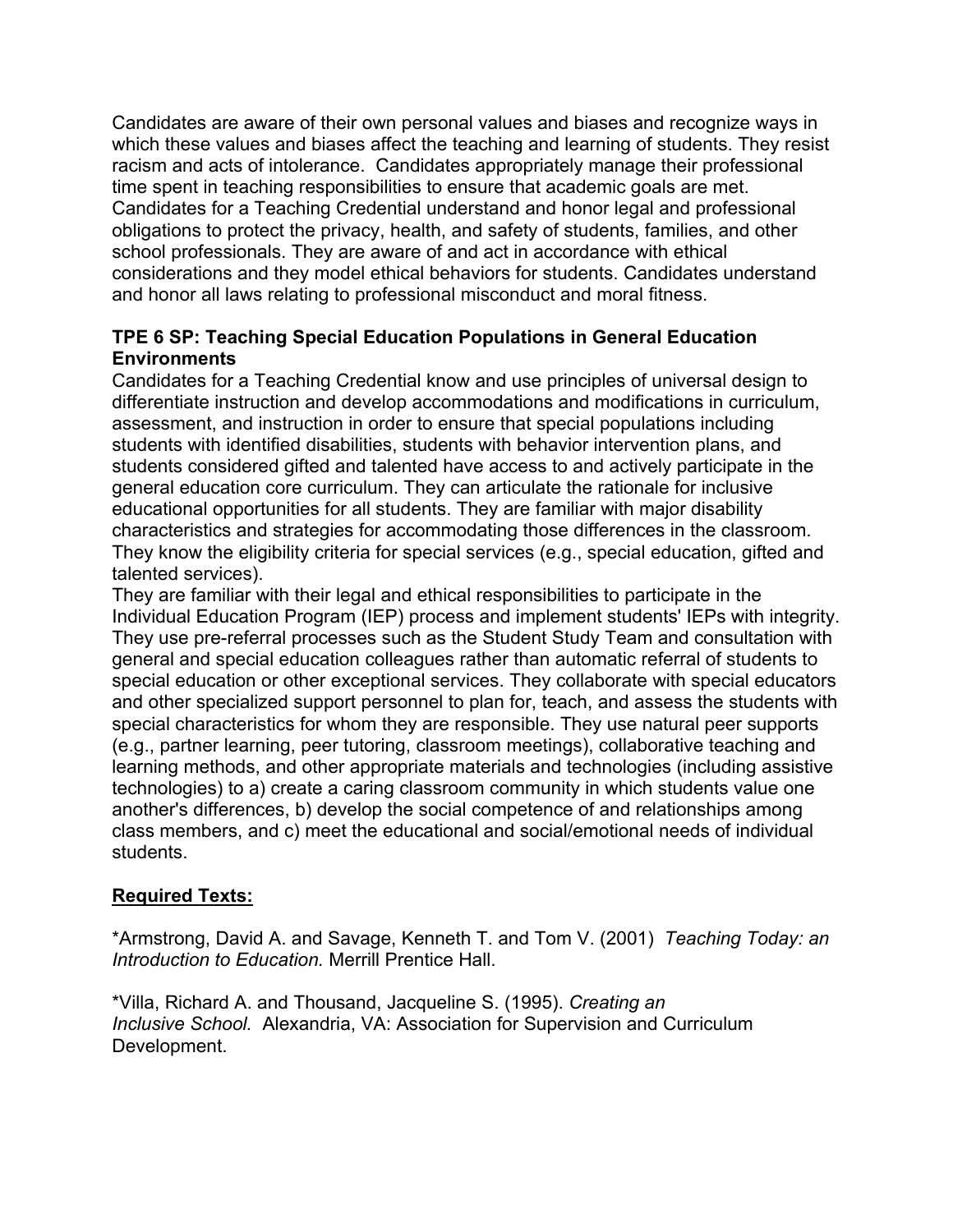## **COURSE REQUIREMENTS**

It is expected that students will come to class prepared to discuss the readings, submit required assignments, and participate in class activities. Teacher education is a professional preparation program. Students will be expected to adhere to academic honesty and integrity, standards of dependability, confidentiality and writing achievement. Because it is important for teachers to be able to effectively communicate their ideas to students, parents, colleagues, and administrators, writing that is original, clear and error-free is a priority for the College of Education. It is expected that work will be turned in on time. Late work will affect the student's grade in the course and will not be accepted after a week. Please discuss individual issues with the instructor.

**College of Education Attendance Polic**y: Due to the dynamic and interactive nature of courses in the College of Education, all students are expected to attend all classes and participate actively. Absences and late arrivals/early departures will affect the final grade. If you miss two class sessions or are late (or leave early) for more than three sessions, you cannot receive a grade of A. If you miss 3 class sessions, your highest possible grade is a C+. A minimum grade of C+ is required in EDUC 350 to qualify as prerequisite for admission to the CSUSM teacher credential program. COE attendance policy states, "At a minimum, students must attend 80% of class time, or s/he may not receive a passing grade for the course at the discretion of the instructor. Individual instructors may adopt more stringent attendance requirements." Should students have extenuating circumstances, please contact the instructor as soon as possible.

**Field Work:** In addition to in-class work, assigned readings and projects, students will participate in forty-five (45) hours of supervised field work assignments in a variety of public school settings. A recommendation (usually from the classroom teacher where most of the fieldwork is done), as well as a Field Experience Form with documented hours and teacher verification are requirements for admission to the CSUSM Teacher Credentialing programs. A minimum grade of a C+ is also required in this course.

**Use of Technology:** Students are expected to demonstrate competency in the use of various forms of technology (i.e. word processing, electronic mail, use of the Internet, and/or multimedia presentations). Specific requirements for course assignments with regard to technology are at the discretion

## **Goals**

Students will gain knowledge and be able to articulate the:

- 1. philosophical and historical underpinnings of public education
- 2. current issues of importance to public schooling
- 3. roles of teachers in schools
- 4. critical elements of elementary, middle, high school curricula and special education
- 5. teacher credentialing process in California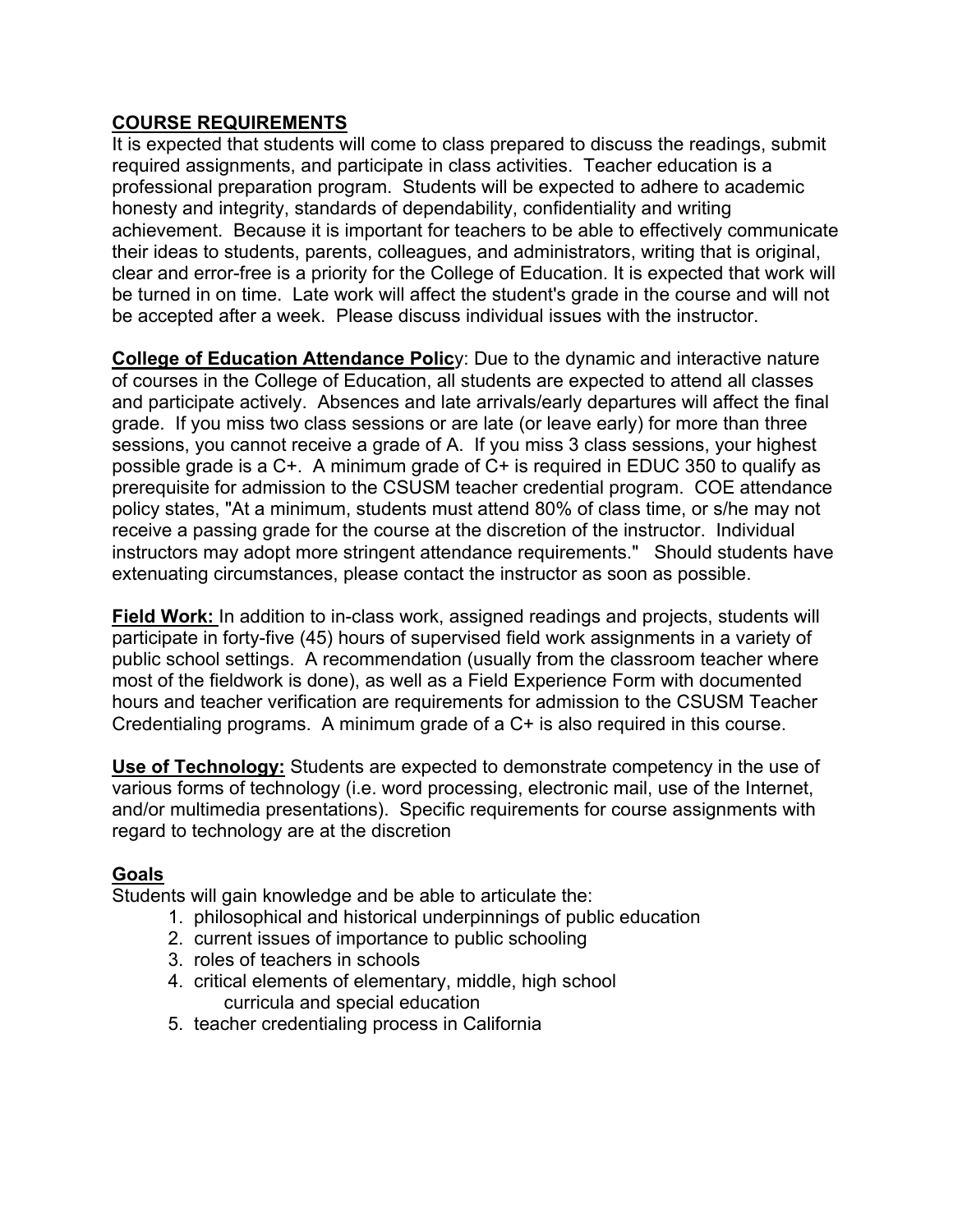## **Guidelines for EDUC 350 Field Experience & Classroom Observation Entries**

EDUC 350 requires 45 hours of field experience in public schools.

You must visit each of the following educational levels:

- 1. elementary school classroom (K-6)
- 2. middle school classroom (6-8)
- 3. high school classroom (9-12)

In these three basic settings, observe a variety of students with different instructional environments. These include multiple school districts and schools with a range of socio-economic contexts, multilingual/cultural populations, etc. Some of the environments you should see are:

- 1. English language development or primary language classroom
- 2. special education setting
- 3. primary (K-3) and intermediate (4-6) levels in elementary schools
- 4. general and advanced levels in high school subject fields
- 5. gifted education setting
- 6. sheltered instruction

You may choose to make some of your observations in schools other than "regular" daytime schools. Consider observing in charter schools, alternative education sites, adult education schools, or court schools. For additional settings, obtain permission from your instructor before you do the observations.

Choose the locations of your field experience early and carefully. Make copies of the introduction letter, as you will meet with more than one principal. Call ahead and ask for an appointment with the principal. It may take them a week or so to arrange a meeting with you. Explain that you would like to observe several different educational settings. *However, remember you need to be with one teacher a significant amount of time if you plan to have him/her fill out your Field Experience Recommendation Form (for applying to the credential program).* 

You must observe in varied settings to satisfy this course requirement. Each observation should last at least 30 minutes. Your observation entries must reflect these different settings. You will turn in a total of 15 classroom observation records throughout the semester (see syllabus for dates) and your Field Experience Record.

Request to waive observation hours: If you have recent, significant experience with students in public school settings, you may request to waive no more than 20 of the 45 hours of field observations. Should the request be granted, you will still need to observe in the variety of settings described above. Examples of roles that might qualify for a waiver are: tutor, substitute teacher, teacher aide, parent volunteer, Casey Foundation participant, school aide. To request a waiver, complete the form in this packet and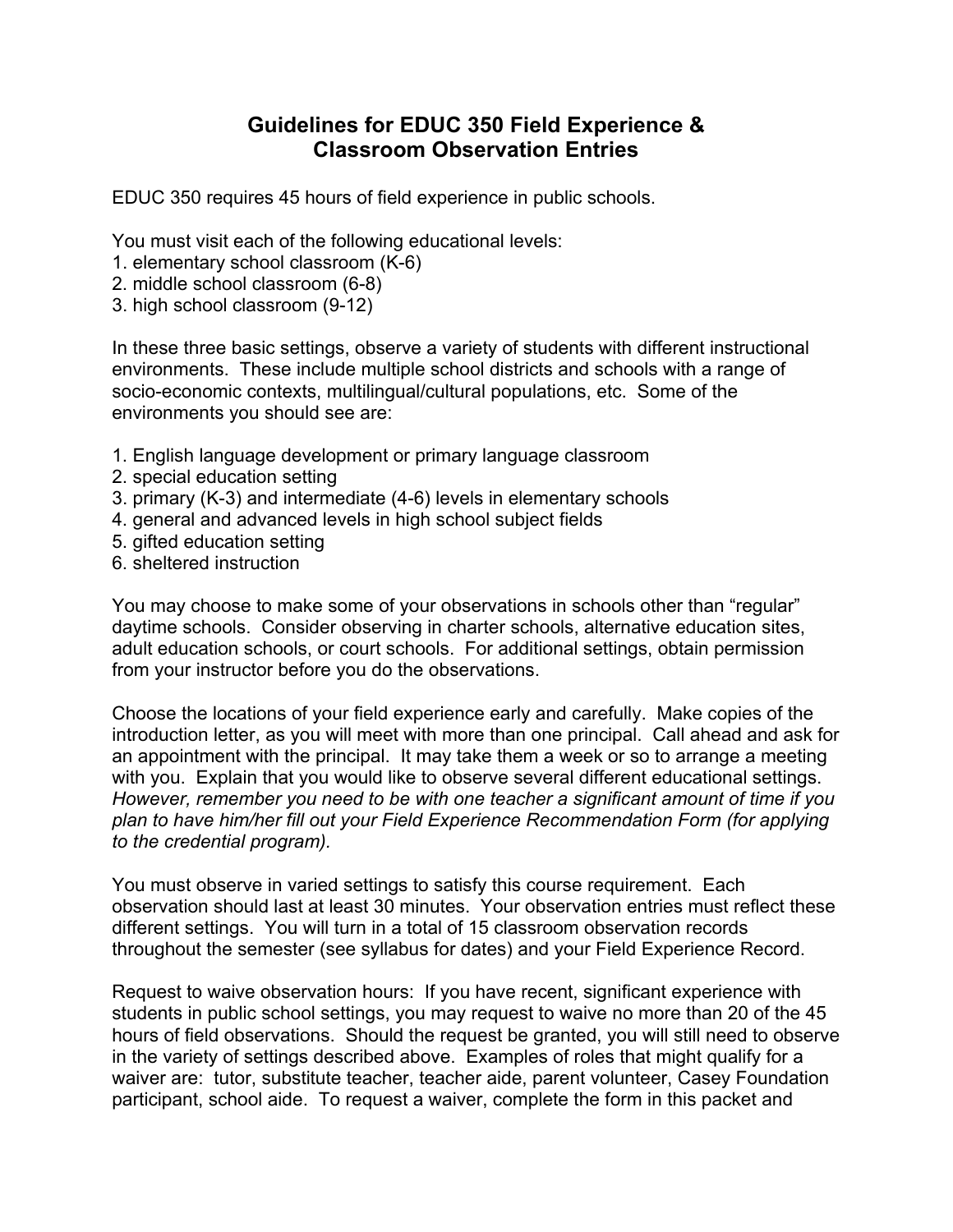submit it with supporting documentation no later than (third week of the semester) to your instructor.

Your classroom observation entries should follow the format below:

- Your name
- School name
- Type of classroom/grade/subject
- Day of the week/date/time/number of teachers and assistants/number of students in class.
- Assumptions/expectations you have about this observation. What do you think you're going to see? What assumptions do you have about these particular kinds of students and teachers or about this class?
- Focus of your observation and a description of what you saw within this focus don't try to observe everything. Zero in on a few key points and how they affect the big picture of the classroom.
- Analysis of the observation—comparison with classroom discussions and readings *and* ways in which your assumptions/expectations were accurate or inaccurate.
- Questions for discussion or exploration.

Type your entries on your own paper. I will send you the format by email if I have a current email address for you. Do not write them by hand. You should respect the confidentiality of the students and teachers by using fictitious names for persons in your entries.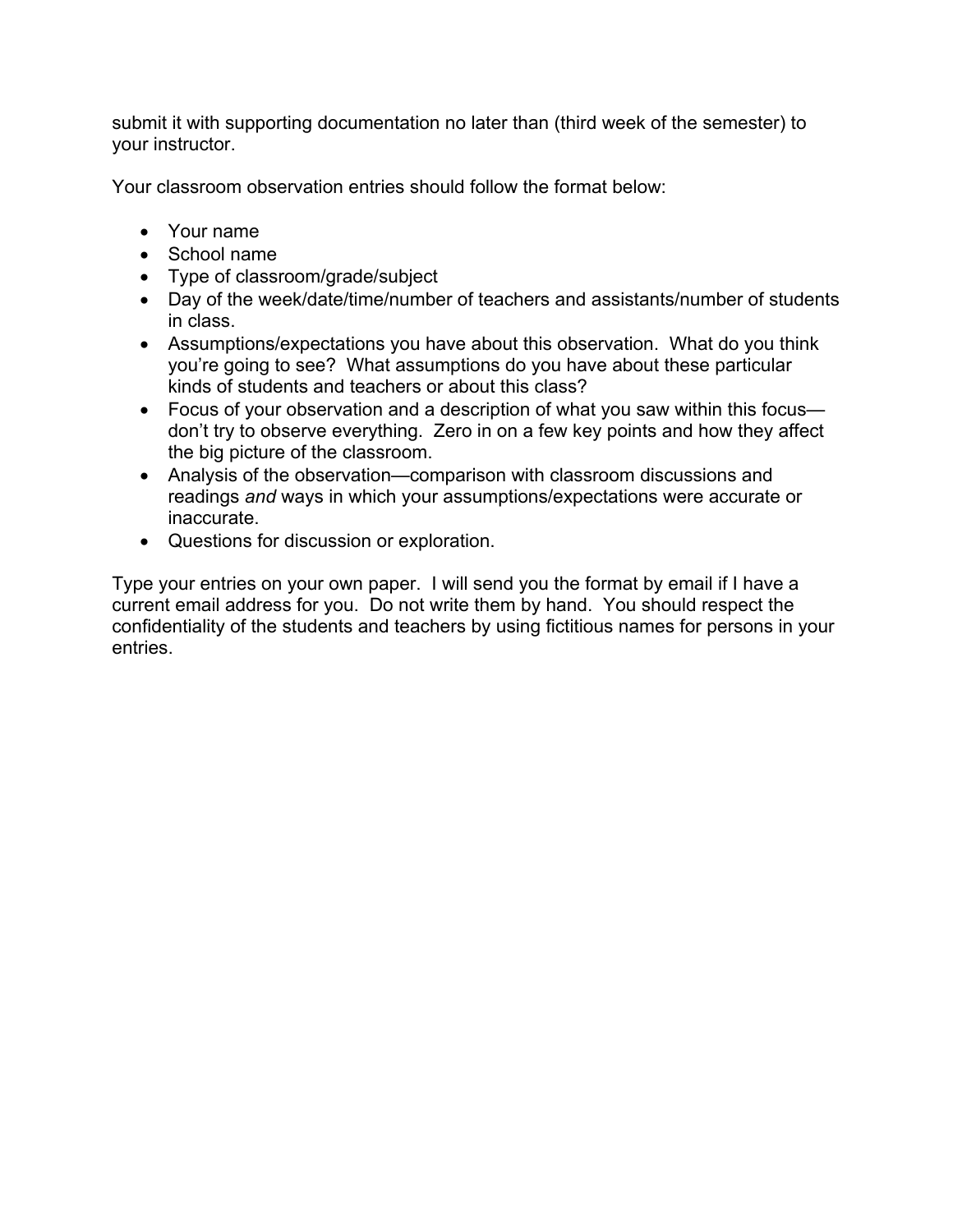### Classroom Observation Entry #

| Your name:                                                       |  |
|------------------------------------------------------------------|--|
| School name:                                                     |  |
| Type of classroom (grade/subject/special program):               |  |
| Day of the                                                       |  |
| week/Date/Time:                                                  |  |
| Number of teachers and assistants/Number of                      |  |
| students:                                                        |  |
| Describe the demographic characteristics of this site/classroom: |  |
|                                                                  |  |

Assumptions/Expectations/Questions I have about this observation (concerning the teachers, students, class, etc.):

Focus of observation/Description (highlights) of what I saw around this focus:

Analysis of observation—connect back to course work and to above assumptions, expectations and/or questions:

Questions for discussion or exploration: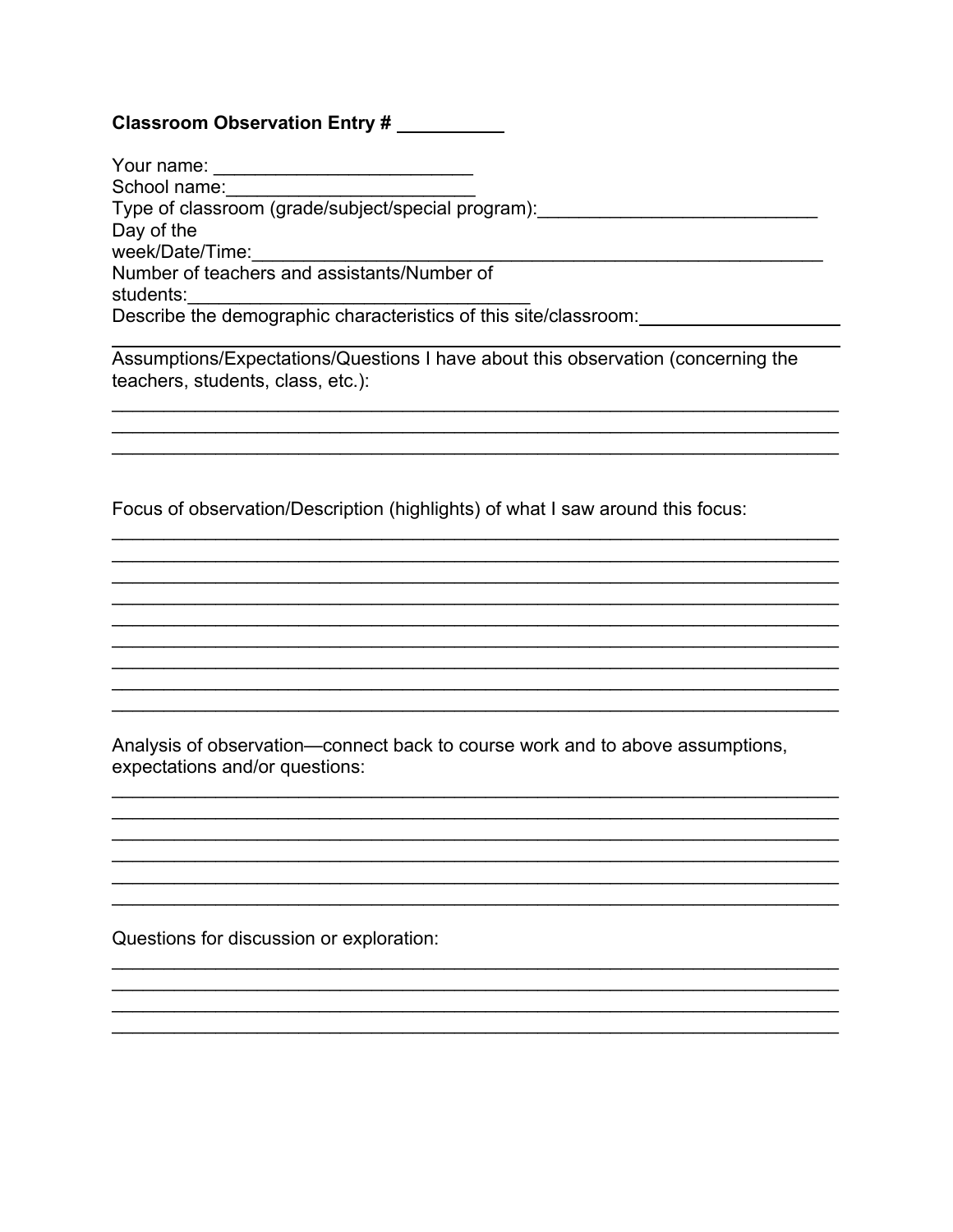# Request to Waive Observation Hours-EDUC 350

| EDUC 350 Section                                                                                                                                                                                                               | Semester | Instructor                                                                                 |
|--------------------------------------------------------------------------------------------------------------------------------------------------------------------------------------------------------------------------------|----------|--------------------------------------------------------------------------------------------|
| Name and the contract of the contract of the contract of the contract of the contract of the contract of the contract of the contract of the contract of the contract of the contract of the contract of the contract of the c |          | SS#                                                                                        |
| I request a waiver for the following experience in public schools:<br><b>Tutor</b><br>Substitute teacher<br>Teacher Aide<br>Parent volunteer<br>School aide<br><b>Casey Foundation participant</b><br>Other (describe):        |          |                                                                                            |
| <u>The experience took place as follows:</u>                                                                                                                                                                                   |          |                                                                                            |
| School:                                                                                                                                                                                                                        |          |                                                                                            |
| District:                                                                                                                                                                                                                      |          |                                                                                            |
| Dates:                                                                                                                                                                                                                         |          |                                                                                            |
| No. of hours in this experience:                                                                                                                                                                                               |          |                                                                                            |
| Attach the following to this request:<br>spent in this experience.                                                                                                                                                             |          | 1. A letter from supervisor/teacher verifying the experience, including the length of time |

2. Your reflection on the experience (1-2 pages typewritten). Describe the experience and convey what you learned from the experience that will help you to be an effective teacher candidate.

Do not write below this line.

\_\_\_\_\_\_\_\_\_\_\_\_\_\_\_\_\_\_\_\_\_\_\_\_\_\_\_\_\_\_\_\_ \_\_\_\_\_\_\_\_\_\_\_\_\_\_\_\_\_\_\_\_\_

| Approved           | Number of hours to be waived (20 max): |
|--------------------|----------------------------------------|
| Denied             |                                        |
| Reason for denial: |                                        |

\_\_\_\_\_\_\_\_\_\_\_\_\_\_\_\_\_\_\_\_\_\_\_\_\_\_\_\_\_\_\_\_\_\_\_\_\_\_\_\_\_\_\_\_\_\_\_\_\_\_\_\_\_\_\_\_\_\_\_\_\_\_\_\_\_\_\_\_\_\_

Instructor Signature Date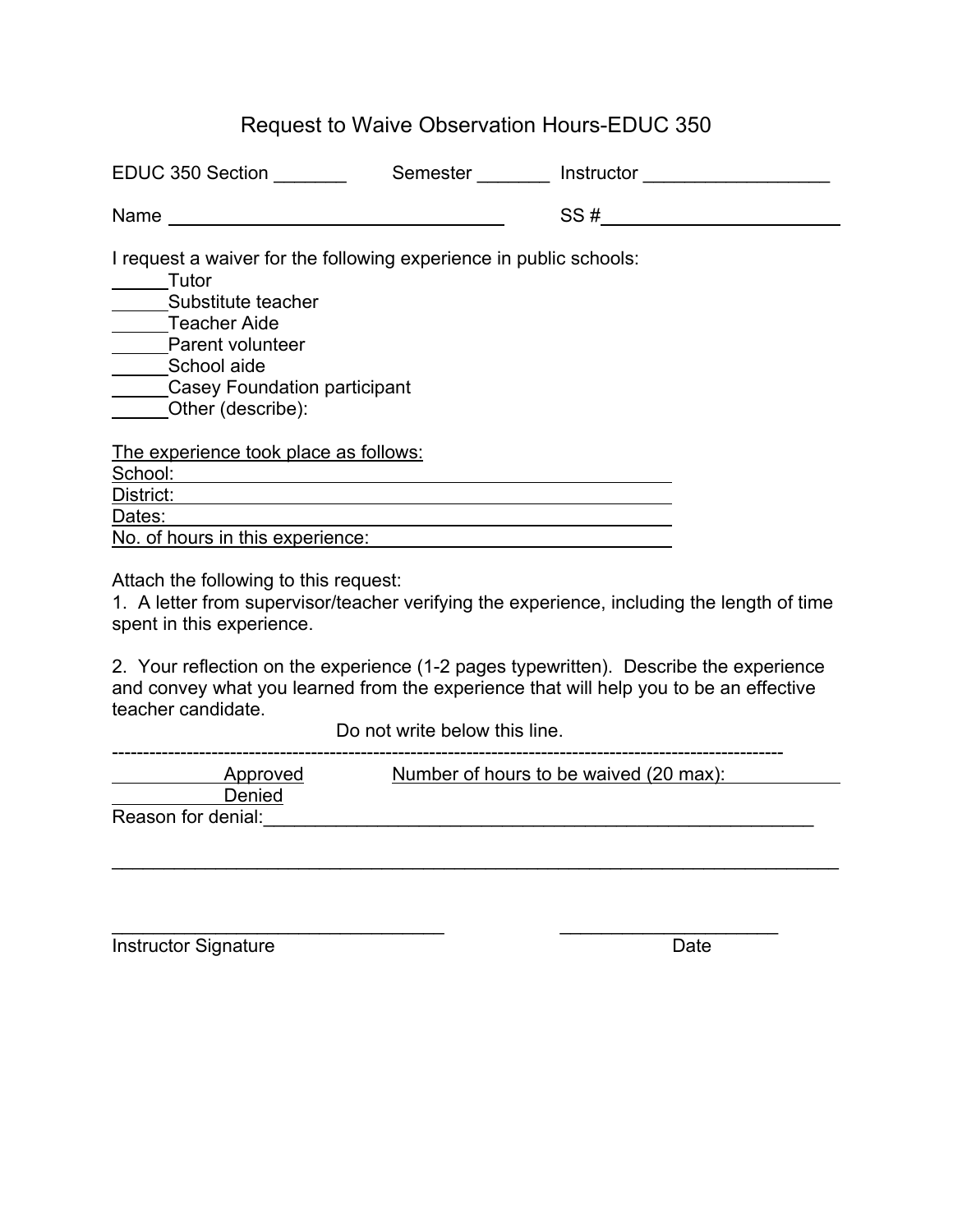### **FIELD EXPERIENCE RECOMMENDATION FORM - Non Confidential**

**Applicant's Name**: **SSN**

**Program:** Multi Subj Multi Subj Mid Lev Concurrent w/ Ed Spec Sing Subj.

This individual is considering applying for admission to a Cal State San Marcos Teacher Education Program. The applicant has indicated that he/she has worked with children/youth (class/groups) under your supervision. One of the criteria on which candidates are admitted to the CSUSM program is successful work experience with children (either paid or volunteer). All credential program applicants are required to submit a Field Experience Recommendation Form from a public classroom teacher.

In a brief narrative, reflect on this individual as a teacher candidate. When possible, please provide specific examples and details. If your narrative exceeds this page, or if a separate letter is used, please attach to this form and sign. In order to avoid questions of authenticity, do not cut and paste your narrative in the box below.

### **Consider the candidate's personal and professional attributes with the following in mind:**

Dependability, Professional appearance/manner, Enthusiasm, Poise and selfconfidence Initiative, Interpersonal communication skills, Sensitivity to all learners

### **Student Services Center welcomes your additional comments. (760)750-4277 or email:coessc@csusm.edu**

**Name of Public School**: **Grade Level: School District**\_\_\_\_\_\_\_\_\_\_\_\_\_\_\_\_\_\_\_\_\_\_\_\_ **Number of hours candidate has been in my classroom**  $\_$ 

**Classroom Teacher's Name** \_\_\_\_\_\_\_\_\_\_\_\_\_\_\_\_\_\_\_\_\_\_\_\_\_\_\_\_\_\_\_ **Classroom Teacher's Signature Date**

College of Education California State University, San Marcos San Marcos, CA 92096-0001 (760) 750-4277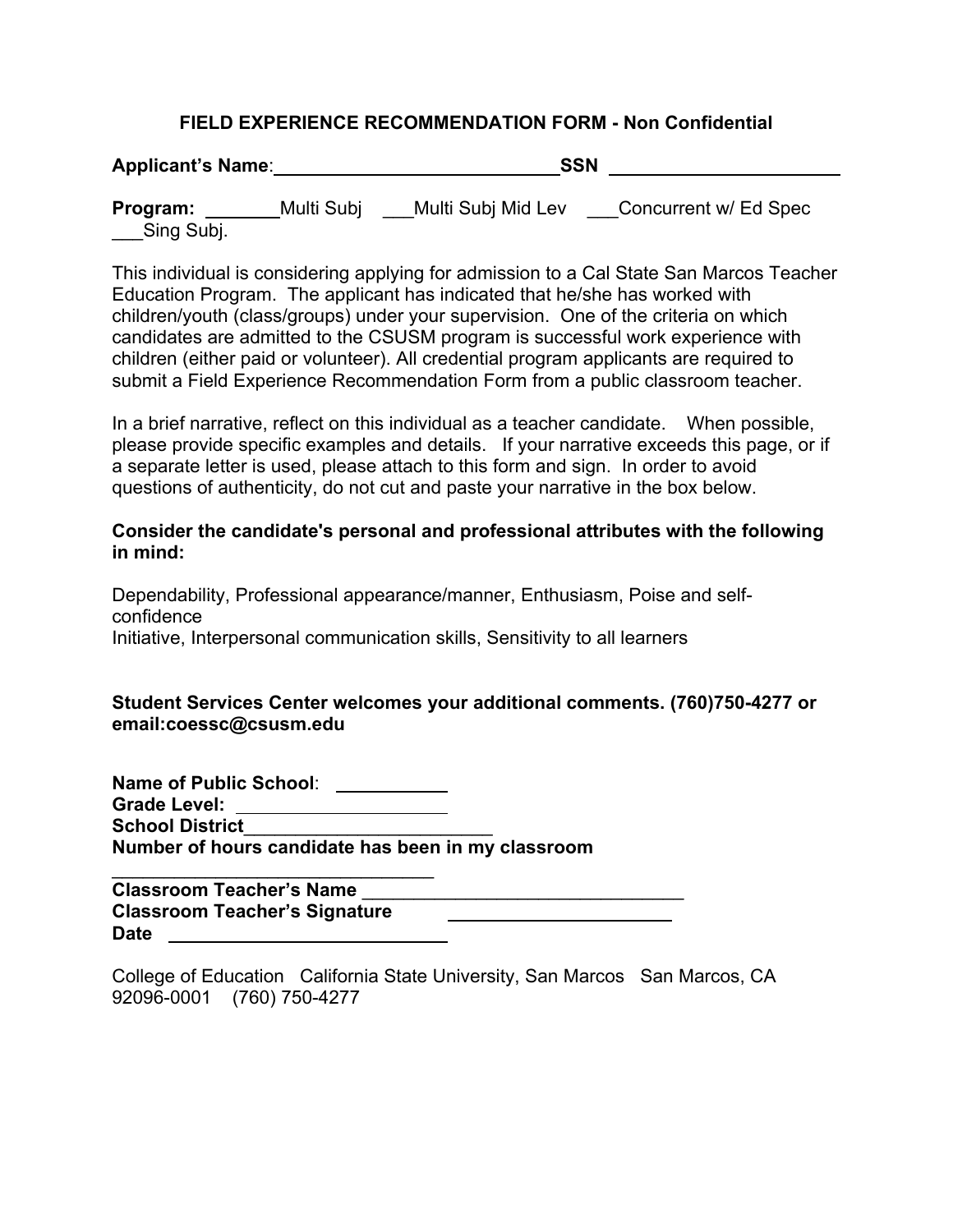## **Assignments and Grading**

| $10$ pts. | Interview with a Teacher                                                                                                                                                                                                                              |
|-----------|-------------------------------------------------------------------------------------------------------------------------------------------------------------------------------------------------------------------------------------------------------|
| 30 pts.   | <b>Classroom Observation Reports</b>                                                                                                                                                                                                                  |
| 20 pts.   | Chapter Presentations with handout for each student                                                                                                                                                                                                   |
| $10$ pts. | Personal Philosophy of Teaching, Learning and Schooling<br>Details will be given in class.                                                                                                                                                            |
| $10$ pts. | Participation/information card<br>This is an interactive course for active learning during<br>class. Hence, students must come to class on a<br>regular basis prepared to discuss assigned<br>readings/topics and to participate in class activities. |

30 pts. Notebook

### *ALL HOMEWORK AND NOTES ARE DUE THE FINAL CLASS IN A THREE RING BINDER WITH DIVIDERS AND A TABLE OF CONTENTS*

## **Grading**

A 100 pt. system will be used.

| $A = 93 - 100$ | $C_{+}$ = 78-79 |
|----------------|-----------------|
| $A = 90-92$    | $C = 73-77$     |
| $B+ = 88-89$   | $C = 70-72$     |
| $B = 83-87$    | $D = 60-69$     |
| $B - 80 - 82$  | $F = 59-$       |